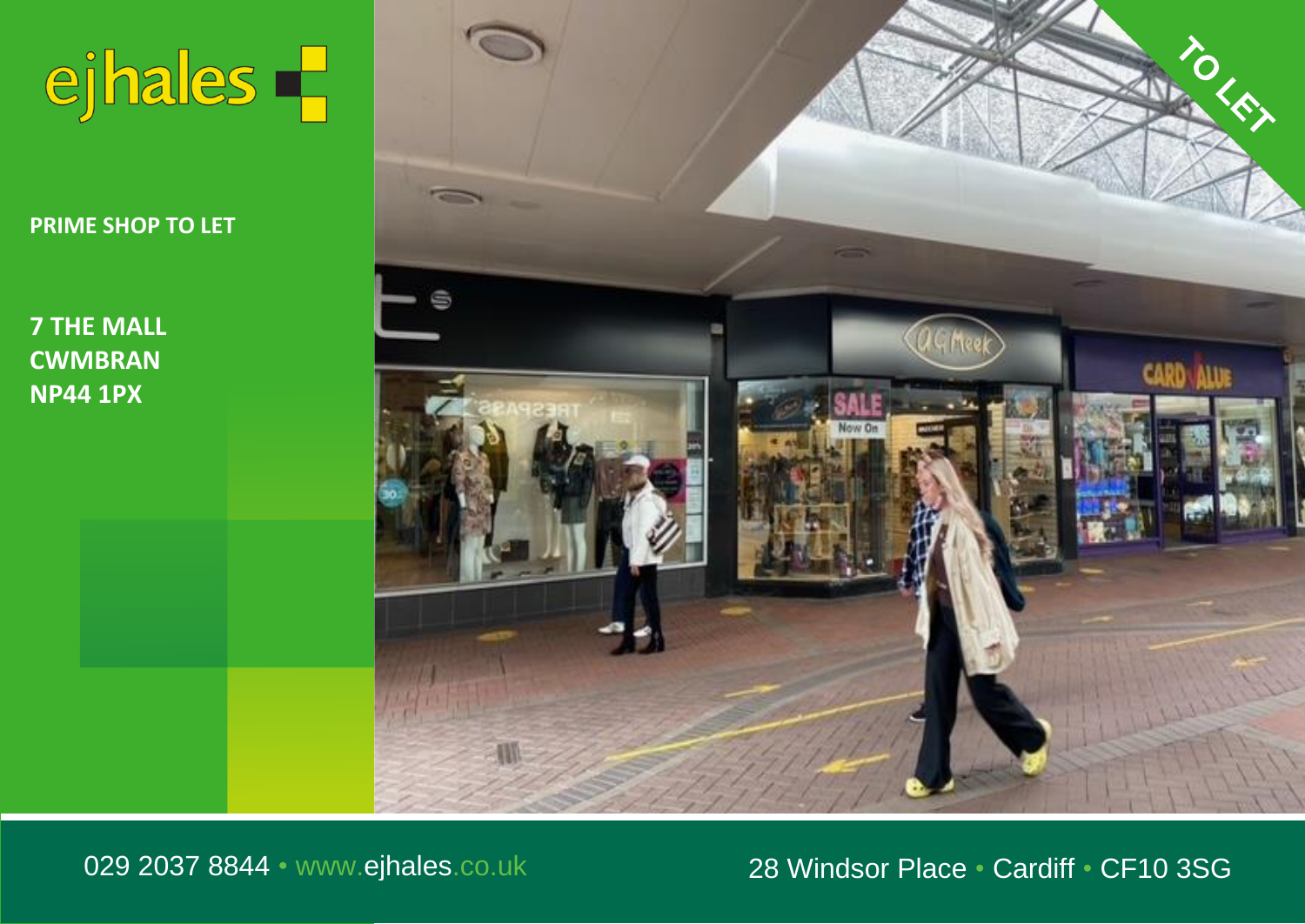#### **LOCATION**

The property occupies a prime trading location on The Mall in the Centre of Cwmbran, as shown on the attached Street Traders Plan.

Multiple retailers represented on the Mall include W H Smith, Roman Originals, Menkind, Boots the Chemist, HMV, Clinton Cards and Trespass.

#### **ACOMMODATION**

The property comprises a ground floor shop unit with ancillary accommodation at first floor level.

The property comprises the following approximate dimensions and floor areas:-

| Internal Width             | 5.8m               | 19ft 0in     |
|----------------------------|--------------------|--------------|
| <b>Ground Floor Sales</b>  | $130 \text{ s}$ gm | 1,400 sqft   |
| <b>First Floor Storage</b> | $121$ sam          | $1,300$ sqft |

#### **LEASE TERMS**

The premises are available on a new 10 year effectively full repairing and insuring lease by way of a service charge, subject to an upward only rent review at the end of the  $5<sup>th</sup>$ year.

#### **RENT**

£37,500 plus VAT per annum exclusive.

#### **SERVICE CHARGE**

The estimated service charge for the year ended  $31<sup>st</sup>$  December 2021 is £18,931 plus VAT.

### **RATES**

Our inspection of the rating list shows the following assessment for the subject property:-

Rateable Value **E47,250.00** Rates Payable (2022/2023) £25,278,75

Due to Covid-19, all retail, leisure and hospitality businesses in Wales will receive 50% non-domestic rates relief for the financial year 2022/23. This will be capped at £110,000 per business across Wales.

Please discuss with the local authority to check whether you are eligible for any rates relief.

### **VAT**

All figures quoted are strictly exclusive of VAT where applicable.

#### **EPC**

An Energy Performance Certificate for the property is available upon request. The property has an EPC rating of C :68.

#### **LEGAL COSTS**

Each party to be responsible for their own legal costs in the transaction.

#### **MONEY LAUNDERING REGULATIONS**

As part of our obligations under the UK Money Laundering Regulations 2017, EJ Hales will require any tenant / purchaser to provide proof of identity along with any other required documents.

## **VIEWING**

Strictly by appointment through the joint letting agents, contact: **Philip Gwyther – EJ Hales** • Tel: **07775 910994**• E-mail: **philip@ejhales.co.uk Will Thomas – KLM** • Tel: **0207 317 3100** 

E J Hales and the Vendor take no responsibility for any error, mis-statement or omission in these particulars. Measurements are approximate and for quidance only. These particulars do not constitute any offer or contract and neither E J Hales nor anyone in their employ have any authority to make any representation or warranty in relation to the property.

# 029 2037 8844 • www.ejhales.co.uk .co.uk .co.uk 28 Windsor Place • Cardiff • CF10 3SG